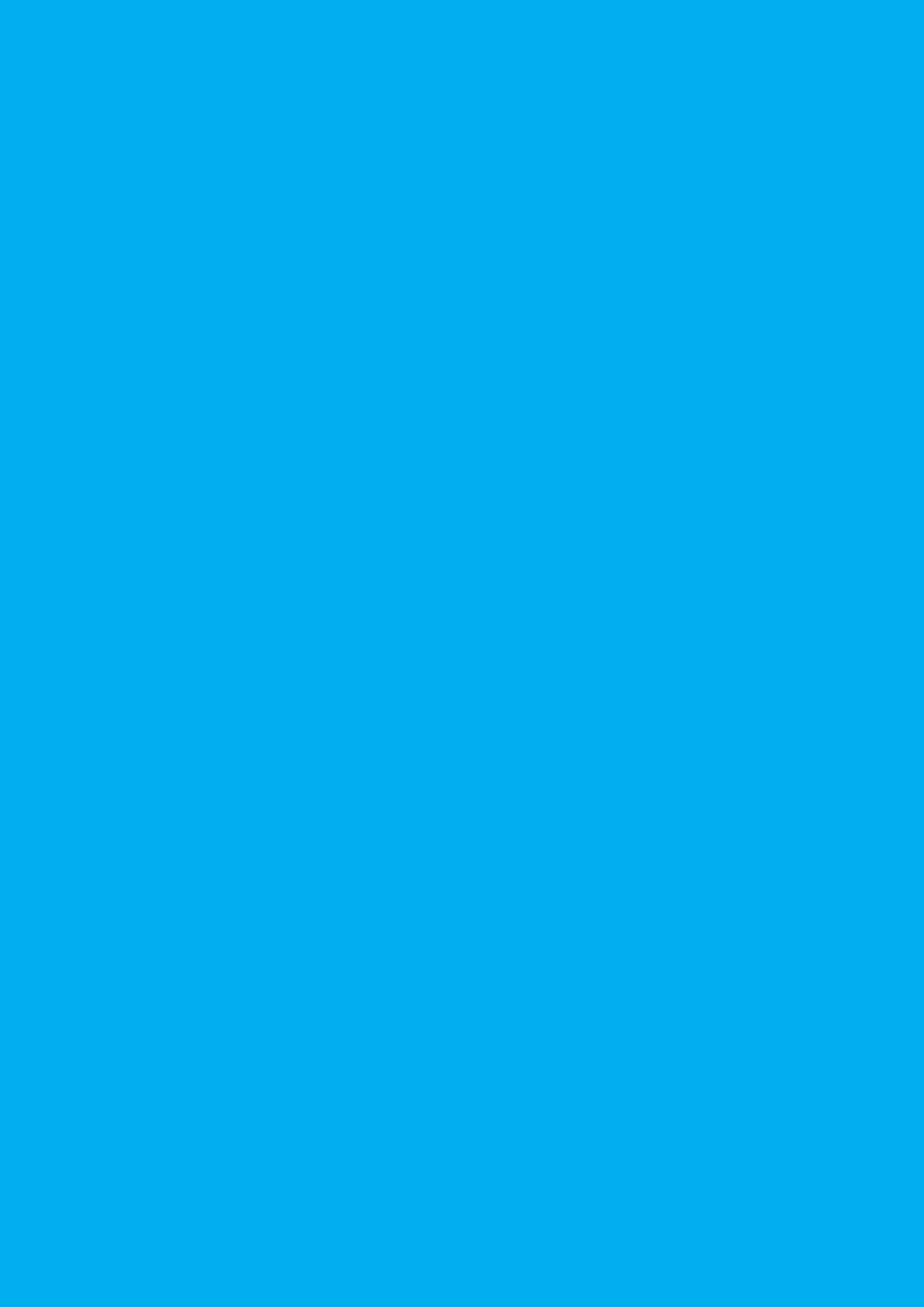## WASH situation under Swachh Bharat Mission

Report of an early assessment in 2016



© WaterAid India, 2017 Front cover image: WaterAid/ Eliza Powell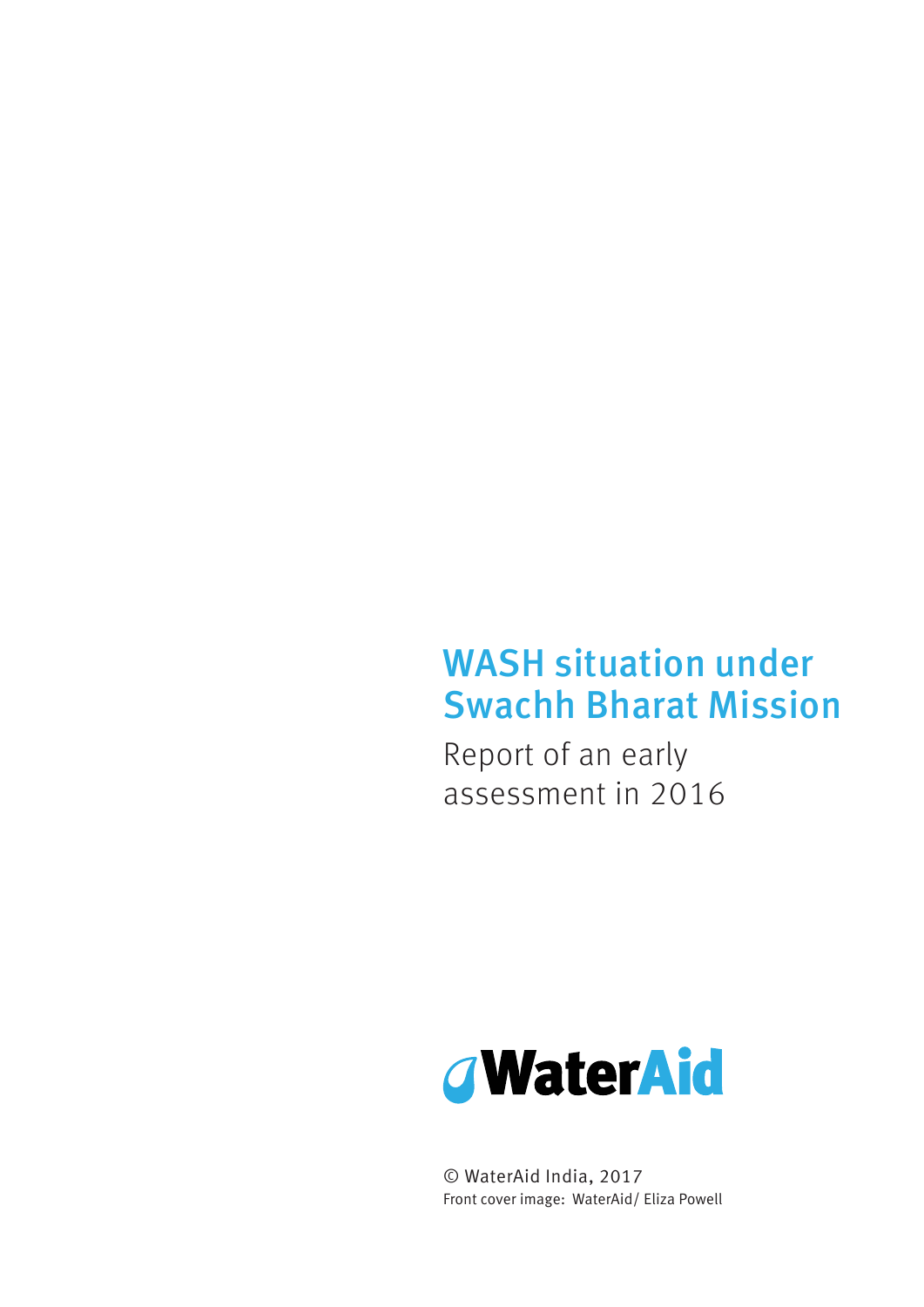### **Key Highlights**

One-third of the surveyed households had access to functional toilet facilities.



72 per cent of the respondents reported washing their hands with soap or ash while 28 per cent washed them only with water.

64 per cent of the households surveyed had at least one member defecating in the open. 14 per cent of households with functional toilets also had at least one member defecating in the open.



20 per cent of households treat water for drinking.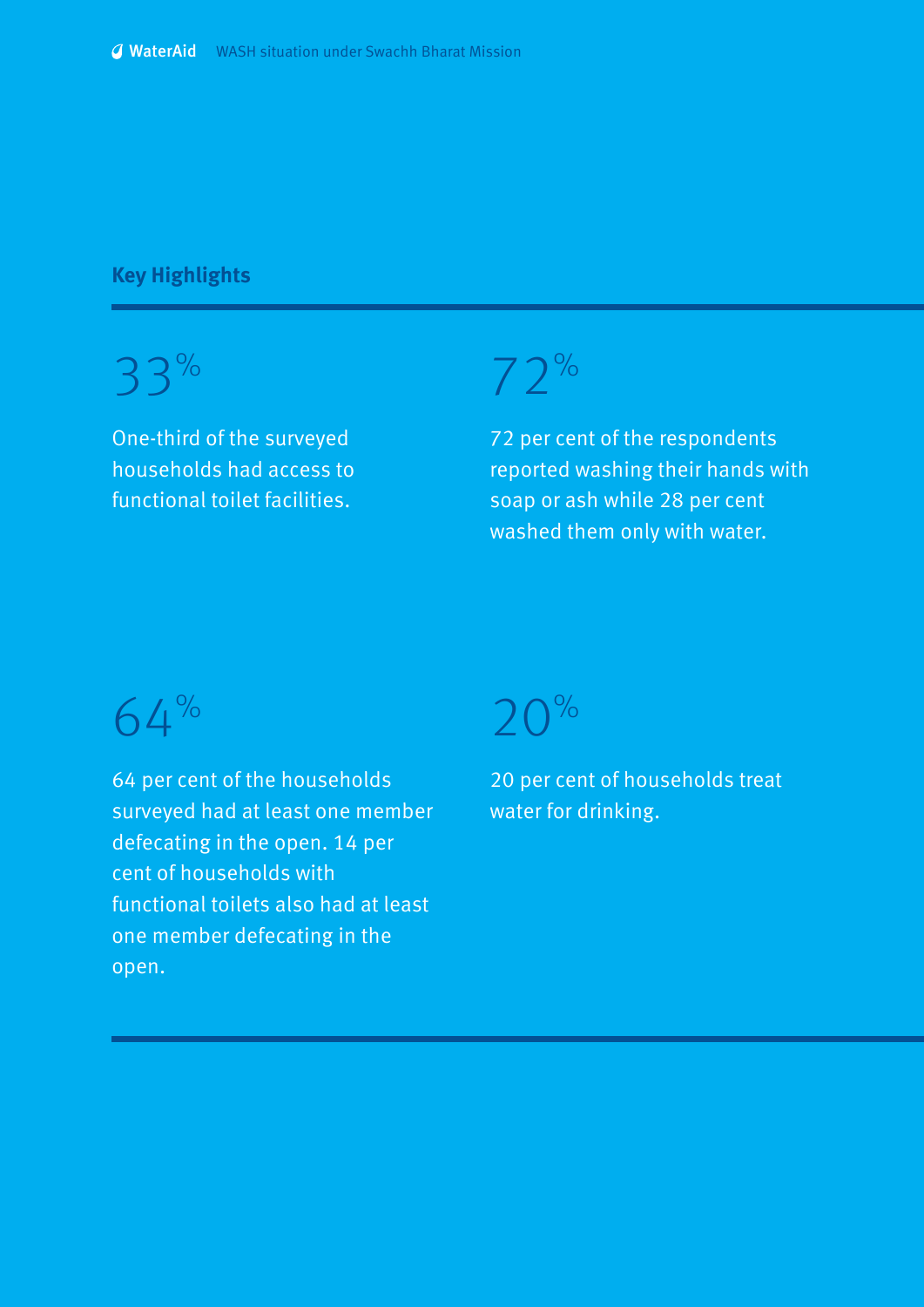Around 36 per cent of the respondents with functional toilets stated that they have constructed them after the launch of the Swachh Bharat Mission (SBM).

 $36\%$  44%

44 per cent reported throwing children's faeces in the garbage, 29 per cent left them in the open, 13 per cent put them in the toilet and 10 per cent, into a drain or ditch.



6 per cent of respondents reported that in the last one year they had heard of harassment and sexual violence against women stepping out to defecate in the open.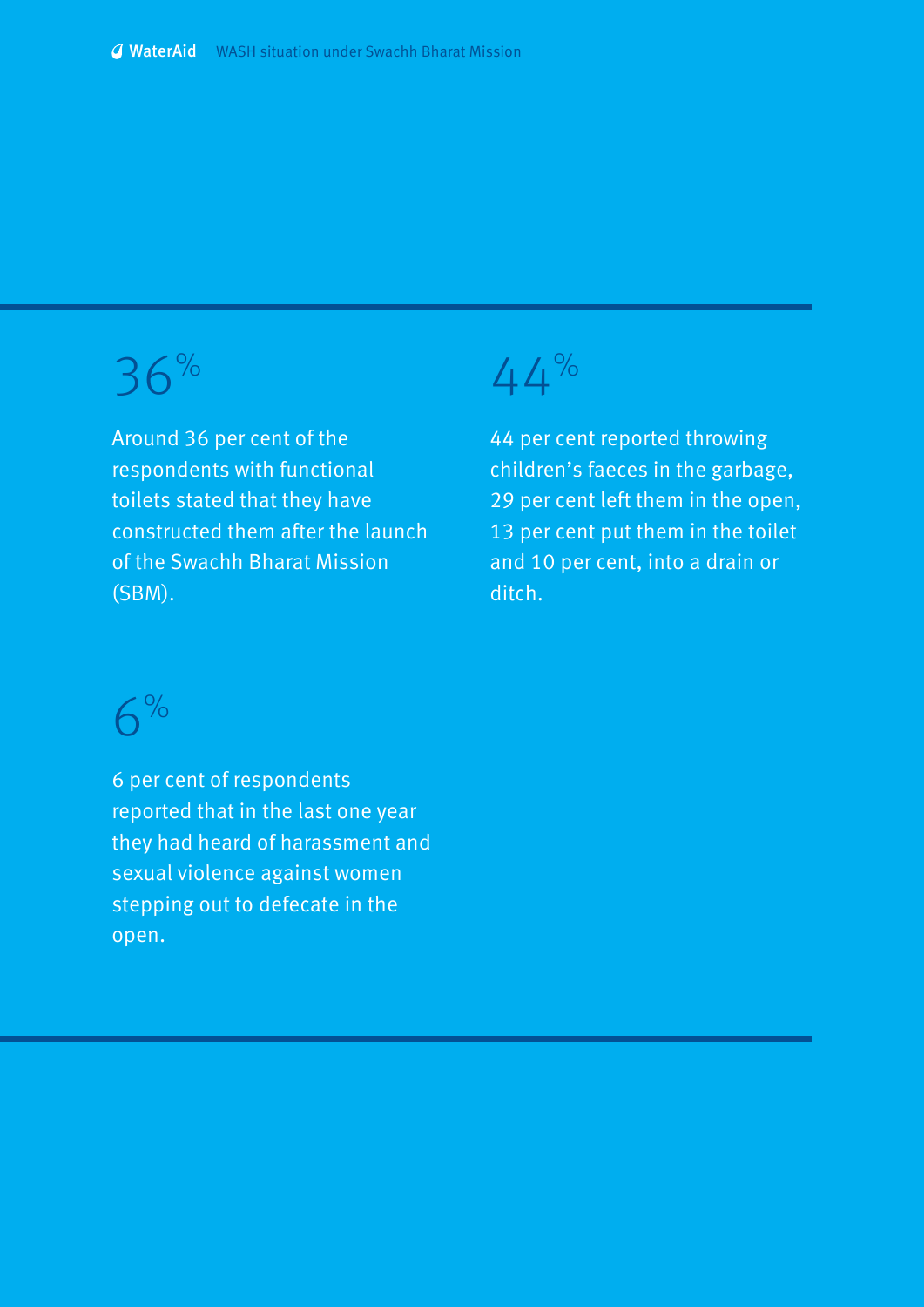On 2 October 2014, marking the 150<sup>th</sup> birth anniversary of Mahatma Gandhi, the Prime Minister of India launched the Swachh Bharat Mission (SBM) with the aim of accelerating efforts towards achieving a Swachh Bharat (Clean India) in rural and urban India by 2019.

With support from the Centre for Operations Research and Training (CORT) in Vadodara, WaterAid India (WAI) undertook a concurrent assessment of rural SBM implementation across nine states in January to April 2016, to assess the status of WASH, and propose necessary policy implementation changes.

#### **Objectives of the study:**

1. To conduct a process and effectiveness assessment of the SBM (Gramin) in select states and districts where WAI and UNICEF have their interventions.

2. Situational assessment of behaviour change, assistance received and capacity building.

3. Effectiveness evaluation (short-term and intermediate), involving assessment of the extent to which objectives of the SBM are being achieved in terms of planning, implementation, institutional arrangements and sustainability.

4. Provide concrete recommendations for the SBM.

#### **Methodology:**

The study was conducted in nine states and 34 districts of India (see **Table 1**). The states were Andhra Pradesh, Bihar, Chhattisgarh, Jharkhand, Karnataka, Madhya Pradesh, Odisha, Telangana, and Uttar Pradesh. 18 gram panchayats (GP) per state were selected randomly from within the WAI and UNICEF

intervention districts. From each GP, 24 households were randomly surveyed. In all, 162 GPs and 3,904 households were interviewed. Primary data collection through the survey was complemented with secondary data analysis using the Ministry of Drinking Water and Sanitation's (MDWS) Management Information System (MIS) and primary information collected from the development partners.

The study used representative sampling methods at the GP and household level, catering to the aim of providing useful insights about the districts in which WAI and UNICEF are intervening. This affects any state level aggregated figures, as there is a bias related to the fact that these intervention areas are comparatively less developed than the average. This is illustrated by the resulting composition of the sample, covered around one-third of the households from remote and difficult-to-access villages, and near to a quarter from interior but accessible villages. 86 per cent of the surveyed households belonged to either scheduled tribes (17 per cent), scheduled castes (28 per cent) or other backward castes (41 per cent). In 44 per cent of the households, no family member had pursued their studies beyond the Ninth standard. 83 per cent resided in mud or semi-pucca houses, and around 68 per cent of the respondents were female.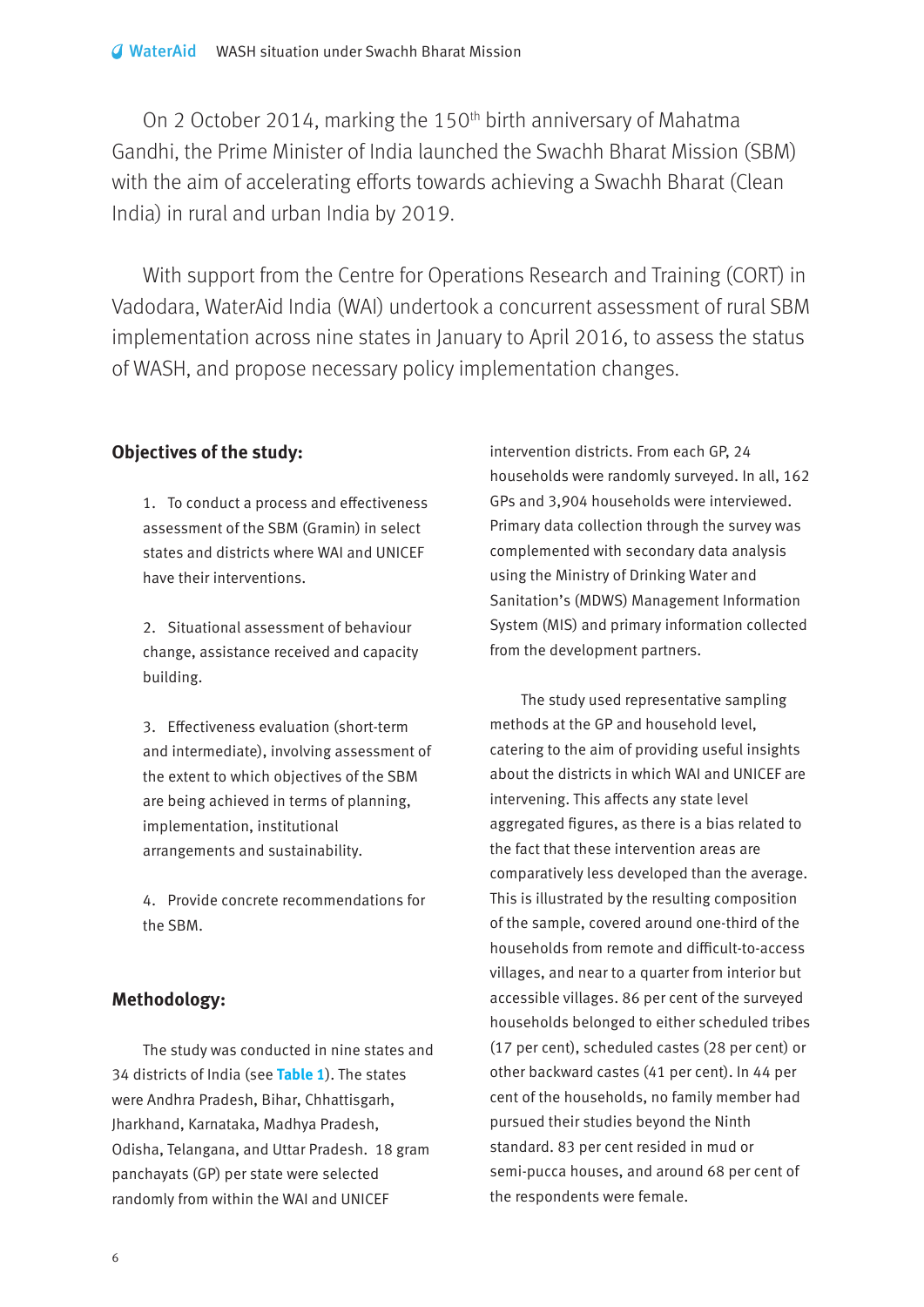#### **TABLE 1: Details of districts and households included in the assessment**

| <b>States</b>        | <b>Districts covered</b>                                                       | <b>Number of</b><br>gram panchayats<br>(GP) covered | <b>Number of</b><br>households<br>surveyed |
|----------------------|--------------------------------------------------------------------------------|-----------------------------------------------------|--------------------------------------------|
| Andhra Pradesh       | Chittoor, Nellore                                                              | 18                                                  | 430                                        |
| <b>Bihar</b>         | Madhubani, Muzaffarpur, Aurangabad,<br>Khagaria, Bhagalpur                     | 18                                                  | 432                                        |
| Chhattisgarh         | Kanker, Rajnandgaon, Korba, Raigarh,<br>Dantewada                              | 18                                                  | 435                                        |
| Jharkhand            | Sahibganj, Pakur, Ramgarh                                                      | 18                                                  | 433                                        |
| Karnataka            | Raichur, Yadgir                                                                | 18                                                  | 434                                        |
| Madhya Pradesh       | Chhatarpur, Datia, Panna, Sehore,<br>Chhindwara, Harda, Indore,<br>Narsinghpur | 18                                                  | 432                                        |
| Odisha               | Debagarh, Bhadrak                                                              | 18                                                  | 432                                        |
| Telangana            | Medak, Warangal                                                                | 18                                                  | 432                                        |
| <b>Uttar Pradesh</b> | Chitrakoot, Fatehpur, Mahoba,<br>Balrampur, Mirzapur                           | 18                                                  | 442                                        |
| <b>Total</b>         | 34                                                                             | 162                                                 | 3904                                       |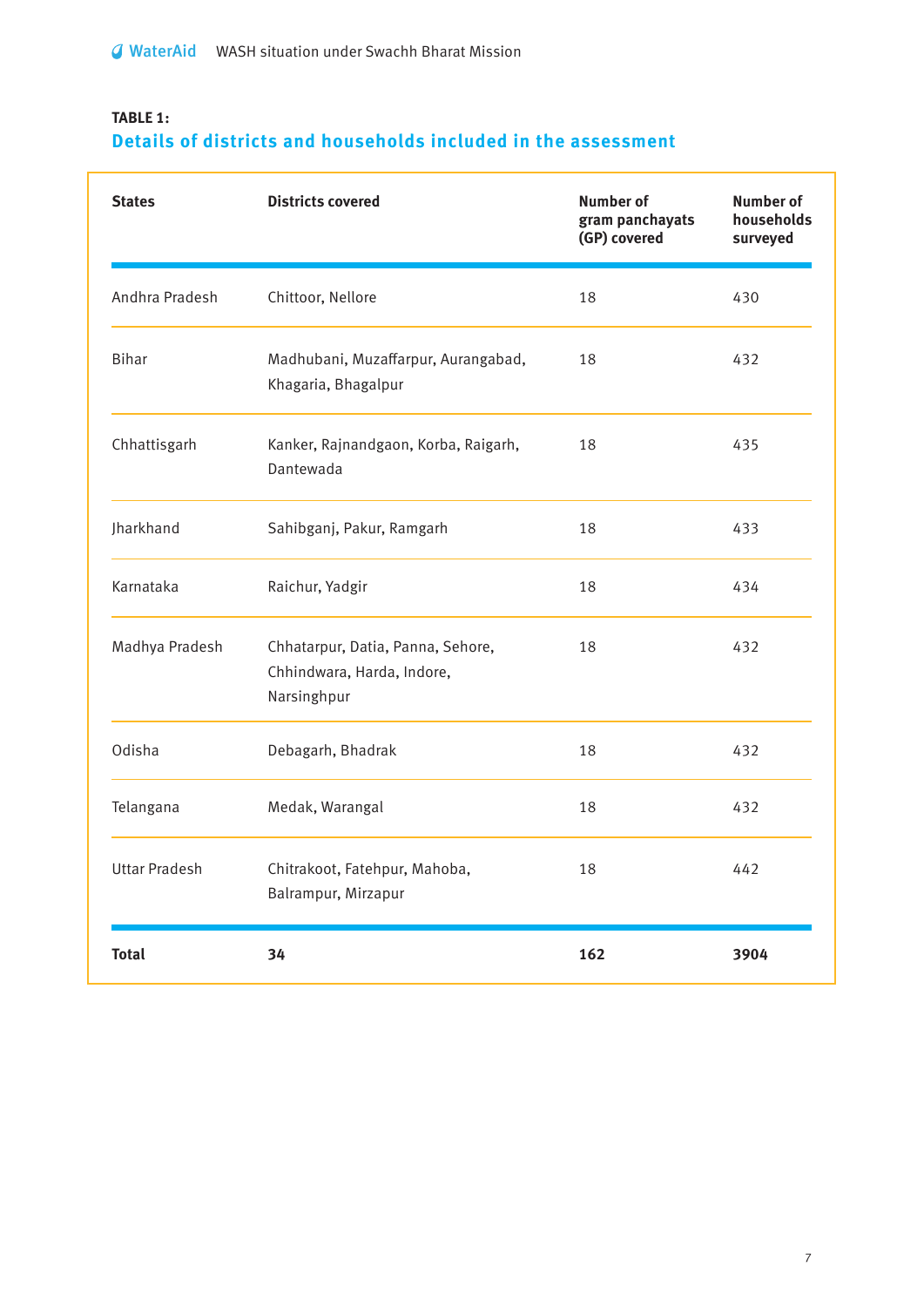#### **Key Findings**

#### **Drinking water facilities and their management:**

Overall, 92 per cent households surveyed had an improved drinking water source. Through the study, it was found that the main sources of water for 27 per cent households were public taps or standpipes, 26 per cent used hand pumps and 15 per cent homes had access to tube wells or borewells and piped water within their premises or plots. **Around 72 per cent respondents mentioned that water was supplied everyday throughout the year, including in the summer.**

Across all states, it was largely the women (94 per cent) who fetched water for their households.

#### **Toilet facilities and utilisation:**

Toilet usage is a continued concern in the SBM (G) programme. **In all, one-third (33 per cent) of surveyed households had access to functional toilets within the household**, the least being in the states of Jharkhand, Odisha, and Karnataka (**Figure 1**). **Among those who have functional toilets, 36 per cent are stated to have constructed toilets after the launch of SBM** (**Figure 2**). This shows an accelerated movement towards sanitation under the SBM. Poverty emerged as the major reason for not having a toilet (**Figure 6**). Open defecation was still found to be a big problem. Overall, 64 per cent<sup>1</sup> of the respondents reported that at least one member of their family defecates in the open (**Figure 3**). **14 per cent of households** 



#### **FIGURE 1: Availability of functional toilets across nine states**

 $1$  Note: Open defecation behavior (64 per cent) reported above is lower than the proportion of households without functional toilets (66 per cent). This can be attributed to the usage of shared or community toilets and being based upon the perception of the respondent about the defecating behavior of other family members, which may not be absolutely accurate.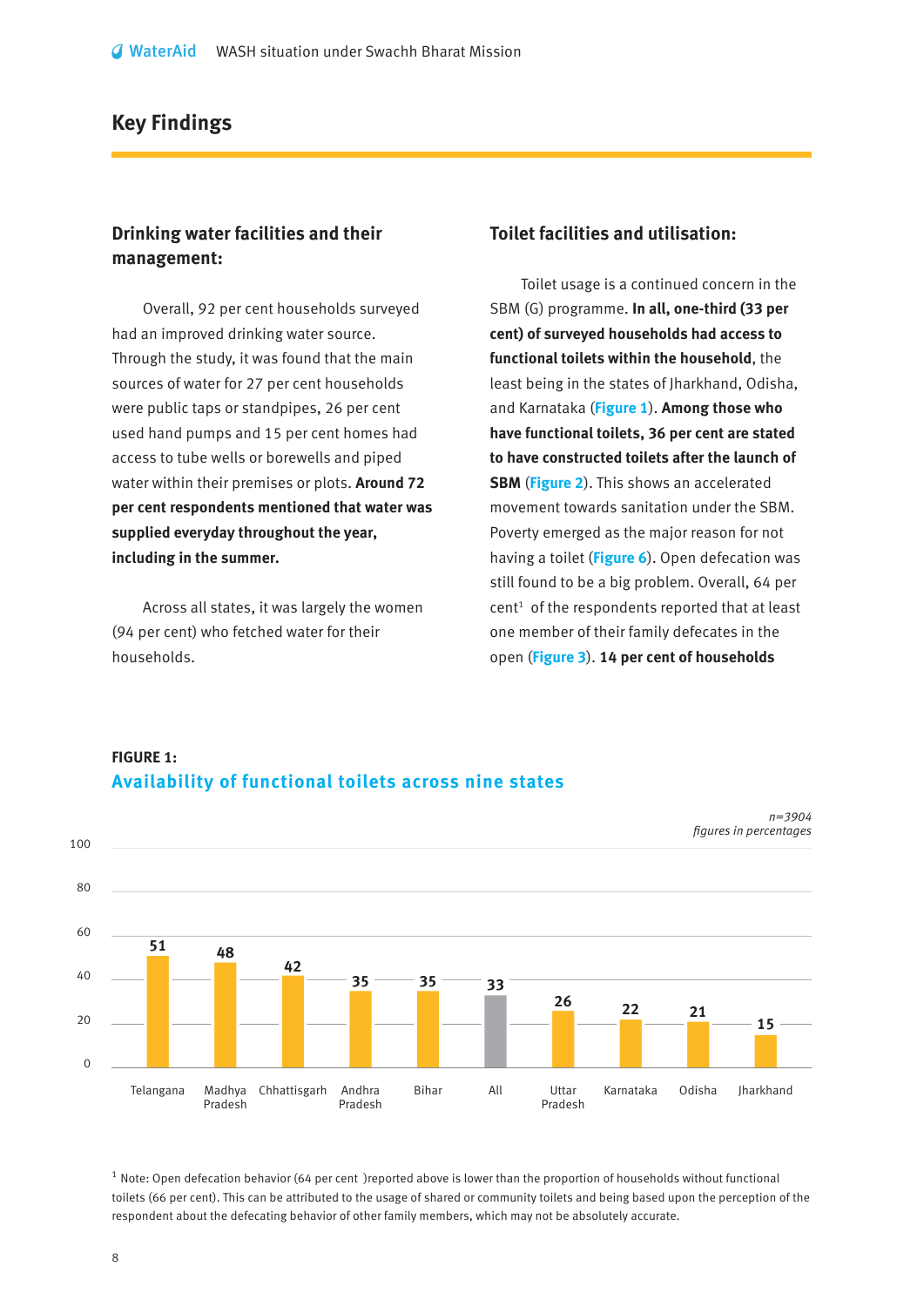**having functional toilets also have at least one member defecating in the open** (**Figure 4**).This figure, likely to be much higher in reality as households typically underreport open

defecation, highlights the need to promote behaviour change and create ownership among people towards safe sanitation practices.

#### 0 20 Odisha Karnataka Andhra Pradesh Jharkhand Bihar All Madhya Pradesh Chhattisgarh Telangana Uttar Pradesh **<sup>65</sup> <sup>60</sup> 44 <sup>39</sup> <sup>39</sup> <sup>36</sup> <sup>31</sup> <sup>31</sup> 25 19** 40 60 80 100 figures in percentages

#### **FIGURE 2: Proportion of households with toilets constructed in the past one year**

**FIGURE 3: Proportion of Households with at least one member defecating in the open**



*n=3904*

*n=1286*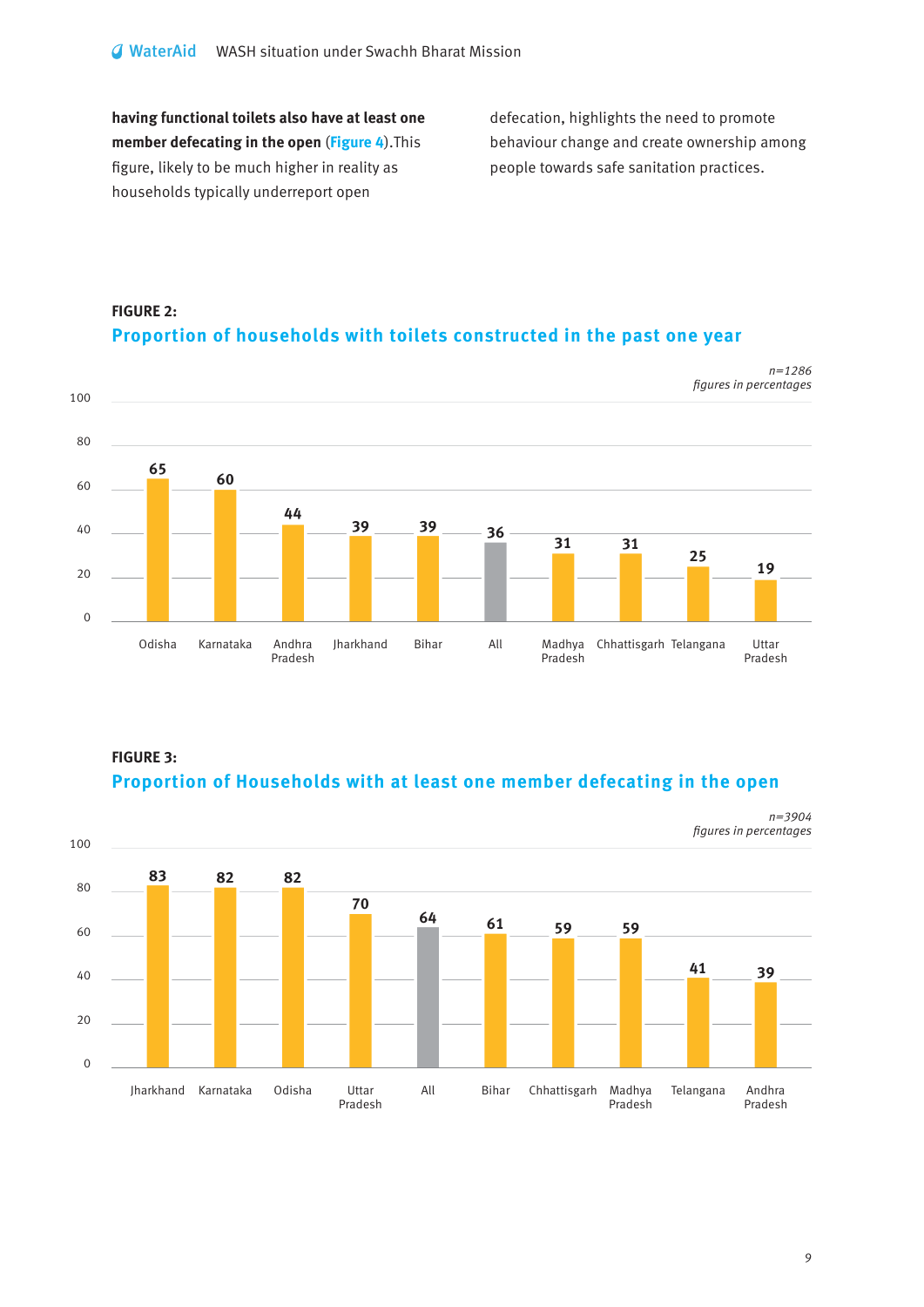### **FIGURE 4: Proportion of households with members defecating in the open despite having functional toilets**



#### **FIGURE 5:**

#### **Proportion of respondents who reported having heard of incidents of sexual assault or violence on women venturing out for open defecation in the past year.**





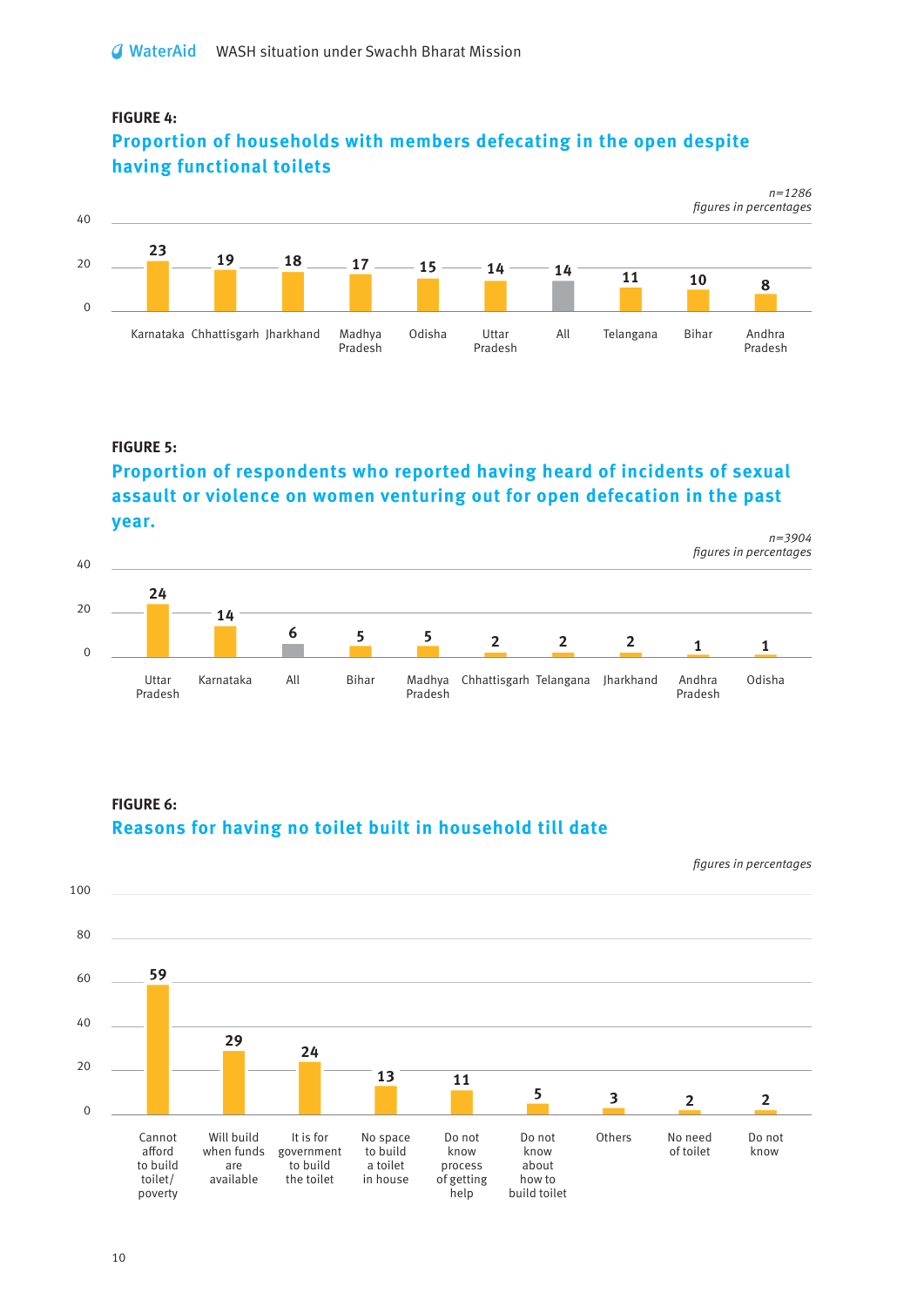#### **FIGURE 7: Sources of assistance received for toilet construction**



#### **Hygiene practices:**

Most respondents mentioned that they usually wash their hands before eating (84 per cent), after defecation (84 per cent), after eating (67 per cent), and if they are dirty (55 per cent). **72 per cent of the respondents shared that they wash their hands with soap or ash, while 28 per cent wash their hands only with water (Figure 12)**. This represents a considerable proportion of people following unsafe hygiene practices. Around 63 per cent of respondents reported havingre ceived messages on handwashing, mainly from television (45 per cent), anganwadi workers, newspapers, school teachers, radio, accredited social health activists (ASHA) and panchayat members (**Figure 14**). This shows the importance of media in the dissemination of messages. 20 per cent of the households reported that they treat their water before drinking (**Figure 8**). Regarding cleanliness of toilets, again only 20 per cent households reported cleaning them on a daily basis (**Figure 9**). These findings show that there is a case for greater emphasis on hygiene awareness and education.

#### 0 20 Karnataka Telangana Jharkhand Madhya Pradesh All Chhattisgarh Andhra Pradesh Bihar Uttar Pradesh Odisha **47 <sup>25</sup> <sup>25</sup> <sup>22</sup> <sup>20</sup> <sup>18</sup> <sup>18</sup> <sup>14</sup> 8 8** 40 60 80 100 *n=3904* figures in percentages

#### **FIGURE 8: Proportion of households treating water**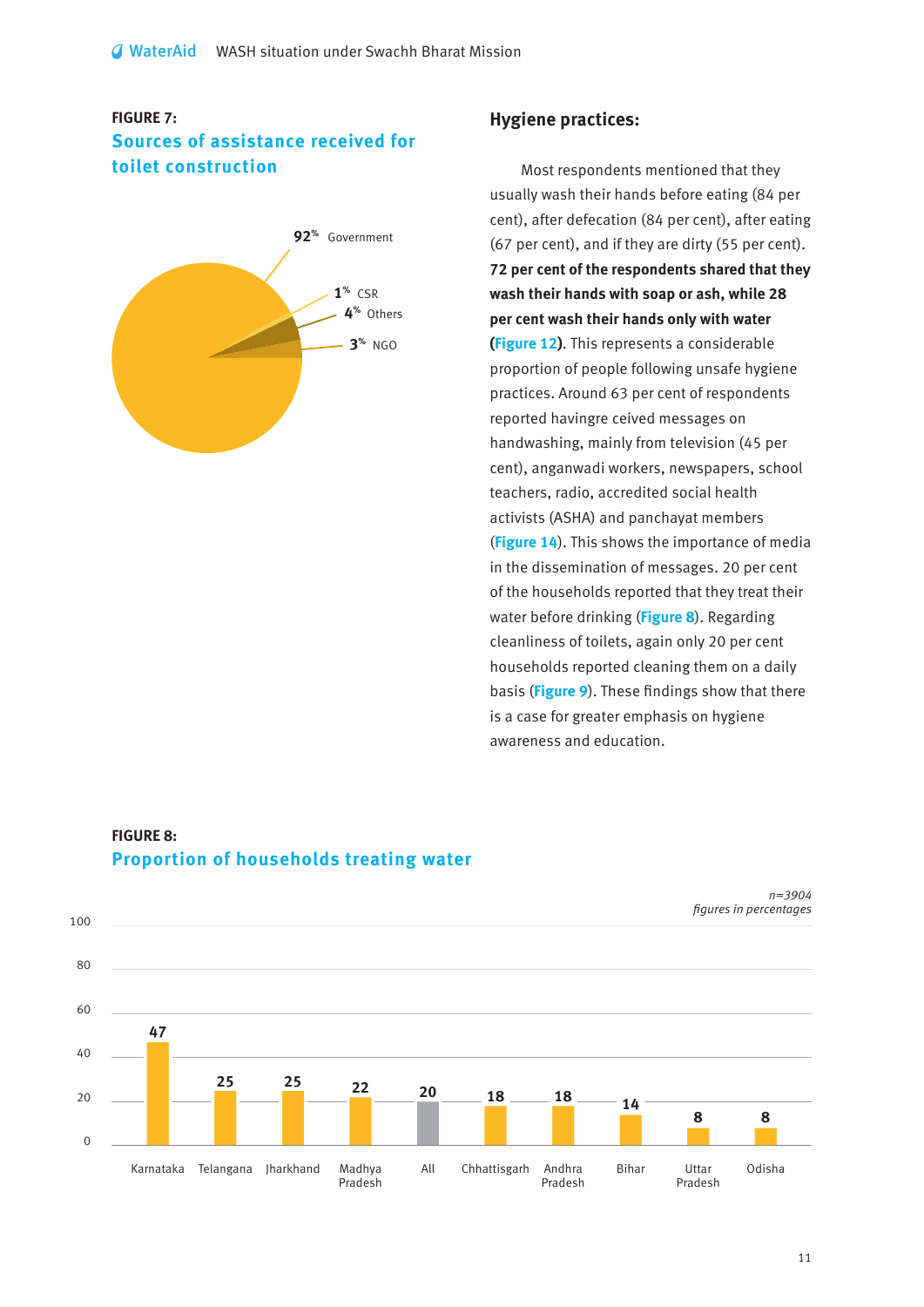

#### **FIGURE 11: Instances when soap/cleaning agent is used to wash hands**

*n=3904 n=3904*



## **FIGURE 12: Ways in which respondents wash their hands**

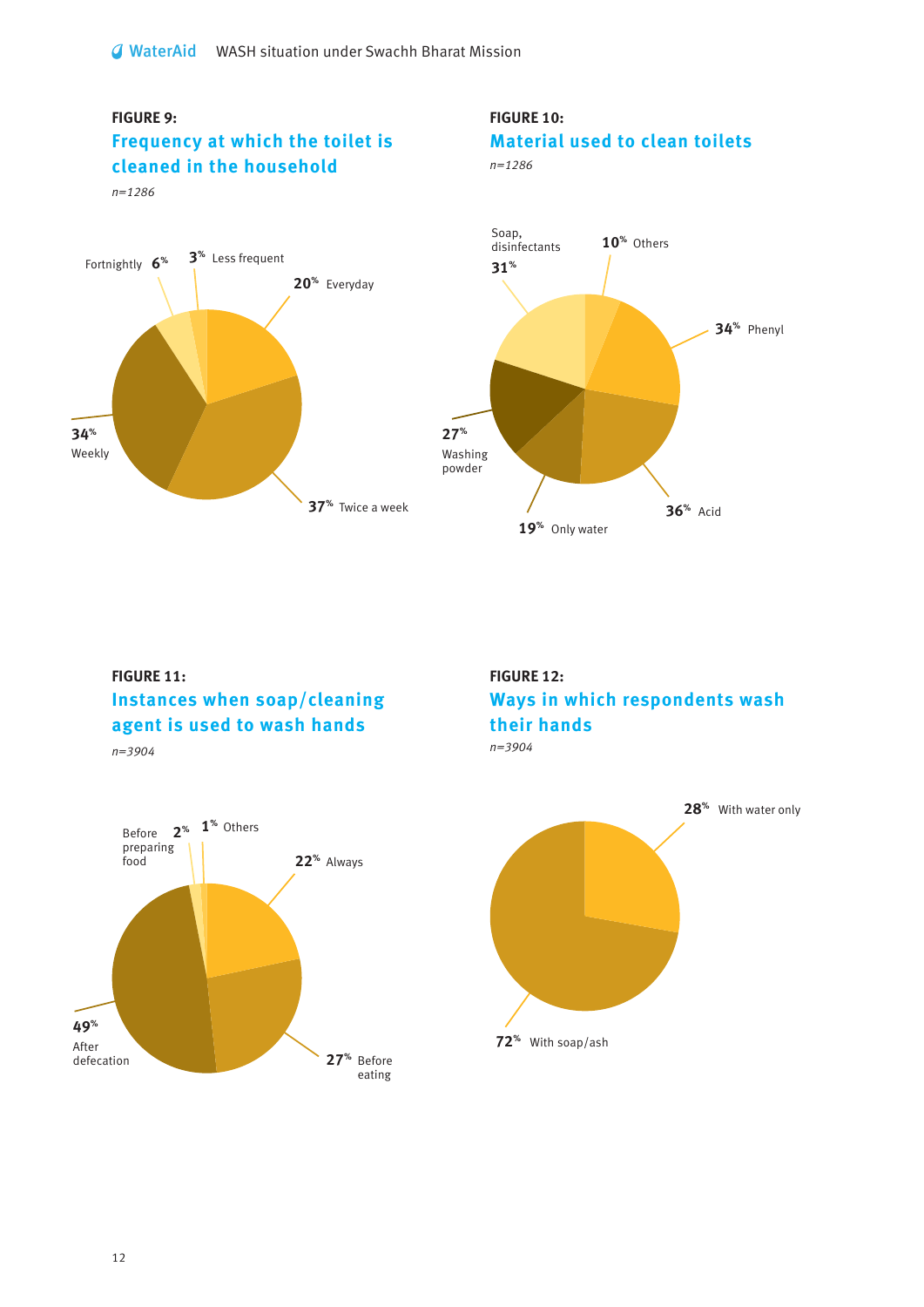

**FIGURE 14: Sources of hygiene advice** 



When asked how they dispose of their children's faeces, 44 per cent reported that they throw it with the garbage, 29 per cent disposed of faeces in the open, 13 per cent in toilets and 10 per cent in drains or ditches (**Figure 15**). 85 per cent reported they always cleaned their hands after handling children's faeces. After disposal of the faeces, 75 per cent washed their hands with soap or ash, while 15 per cent washed only with water. These findings emphasise a need for better hygiene education on disposal of children's faeces.

Respondents were also asked what they do to prevent children from getting diarrhoea. Key responses were (1) boiling of drinking water (31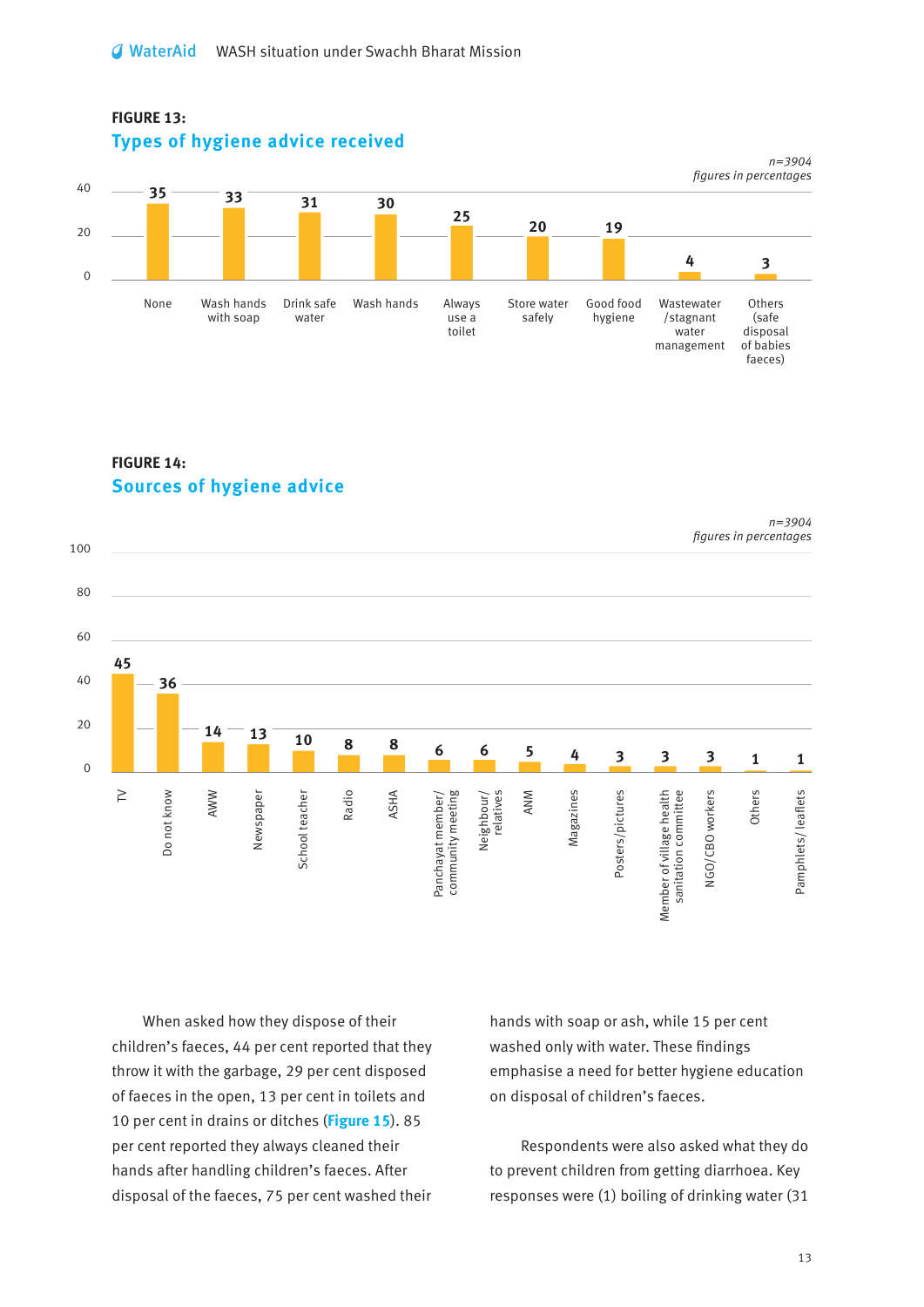

#### **FIGURE 15: Disposal methods of children's faeces**

per cent), (2) eating well cooked food (15 per cent), and (3) washing of hands and vegetables with clean water before cooking (17 per cent).

It was also found that mostly women (94 per cent) fetched water, and 87 per cent were satisfied with water quality in terms of freshness, safety, taste, etc., but had reservations about its appearance and odour.

#### **Solid and Liquid Waste Management:**

Most households reported that they discarded their garbage by throwing it in farmland (51 per cent), while others reported throwing it on the road, burying or burning it. Only 12 per cent of the households surveyed were found to throw it in garbage bins, while the garbage of 16 per cent was collected by

#### **FIGURE 16: Solid waste disposal in households**

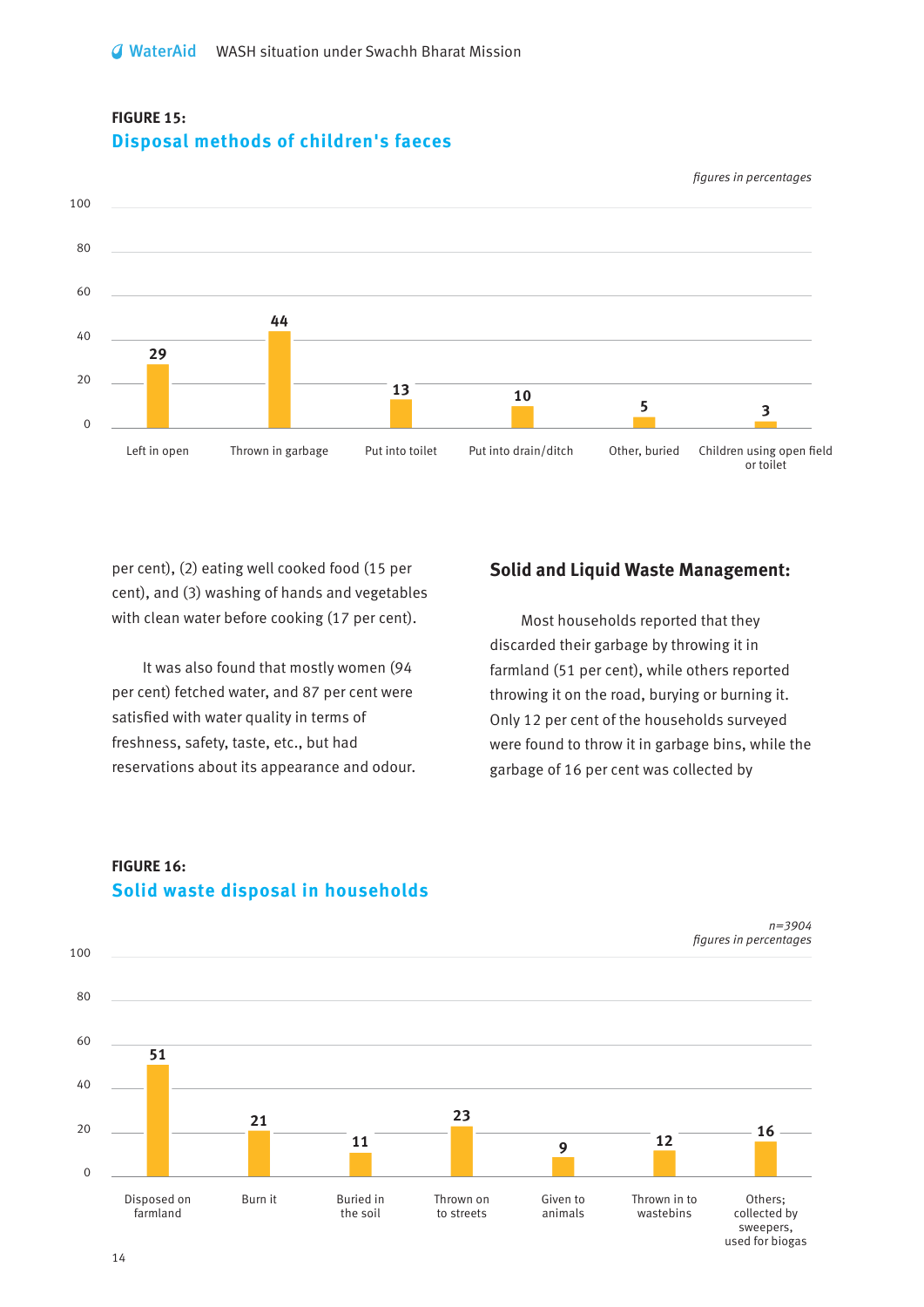

#### **FIGURE 17: Liquid waste disposal in households**

sweepers or used for biogas and animals (**Figure 16**). Liquid waste was reported to be mostly flowing into open drains (47 per cent) while 35 per cent reported disposing it in open grounds. (**Figure 17**). **This implies that Solid and Liquid Waste Management is another area which needs adequate attention from the government.**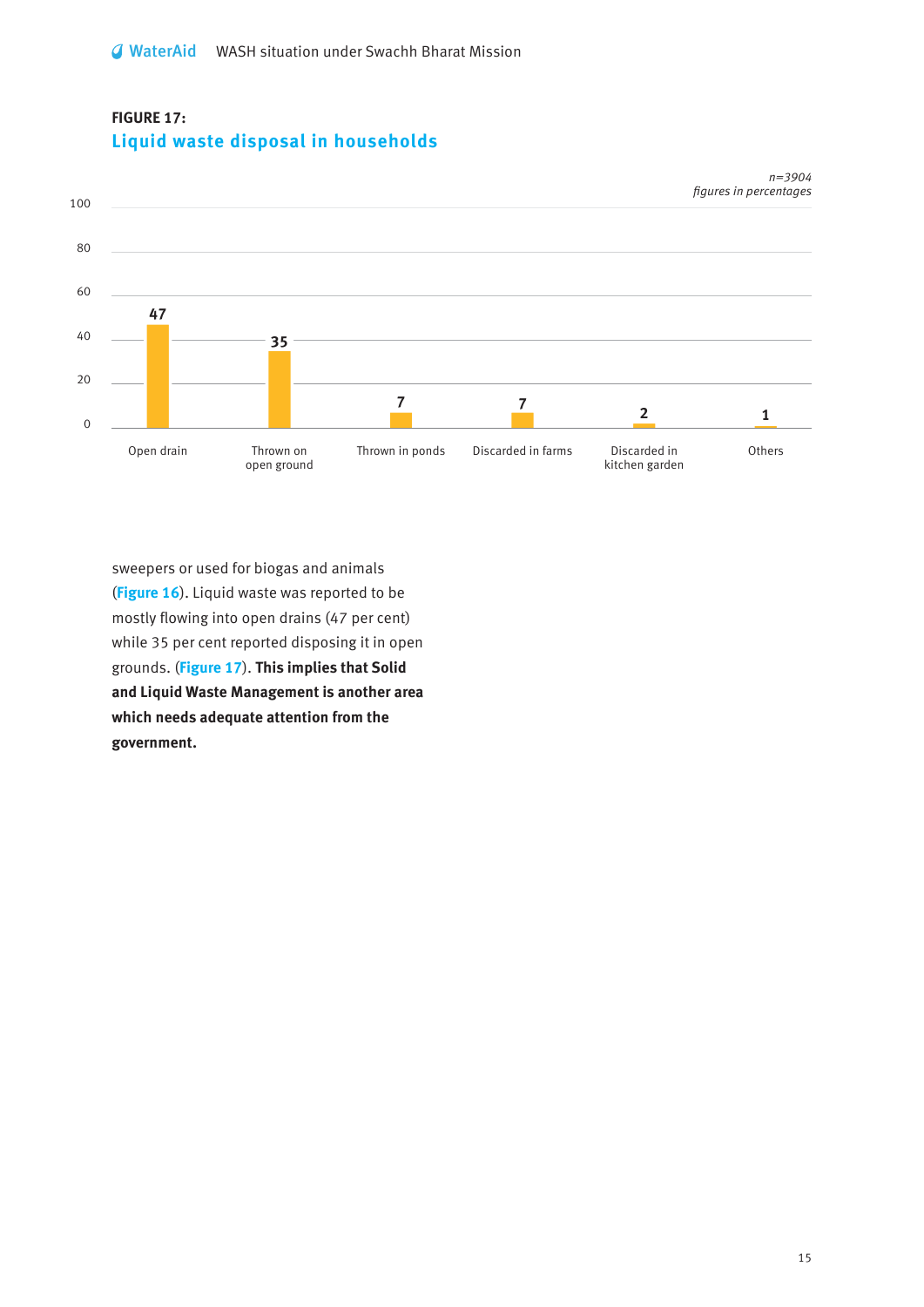#### **Conclusion**

The study shows that open defecation is still a prevalent practice in many districts of the country. This is related to both; a lack of behaviour change and poor access to functional facilities. The study also confirms a large gap in terms of hygiene awareness and education. We are far behind the universal standards of hygiene in terms of hand washing with soap. Even in solid and liquid waste management and proper disposal of children's faeces, we are trailing behind acceptable levels.

Although the Swachh Bharat Mission addresses most of these aspects to varying degrees, the evidence emerging from the research suggests that its ambitious vision requires further measures in order to be successful. **A new social norm needs to be created, in which open defecation becomes an unacceptable practice, and environmental cleanliness becomes as important as cleanliness inside the house.** According to the research and WAI'S experience, this will only be possible when the following four areas are strengthened:

1. Increasing boots on the ground – Interpersonal communication is critical for changing behaviour and making open defecation unacceptable. Lack of human resources and capacity to work on this 'soft' side of the campaign is still a bottleneck for progress. Mechanisms to find, train and (temporarily) engage committed individuals to motivate communities is critical. With adequate incentives based on outcome, coordination and support, they have already proven that they are able to drive change at a dramatic speed. Resources from the Information, Education and Communication budget can be made available for this, but clear guidance and political drive are necessary to overcome practical and bureaucratic

obstacles. These people should be geared and trained to address not just defecation behaviour, but also other hygienic practices including hand washing, handling of children's faeces and solid and liquid waste management. While focusing on behaviour change communication, it should also ensure that the measures and tools used for change should not be coercive and punitive, as being observed in several cases. This is more important for including the marginalised sections.

 Cross-sectoral effort – Sanitation needs to be an integral element of all environmental health programmes, especially in child health and nutrition. If the National and State Governments get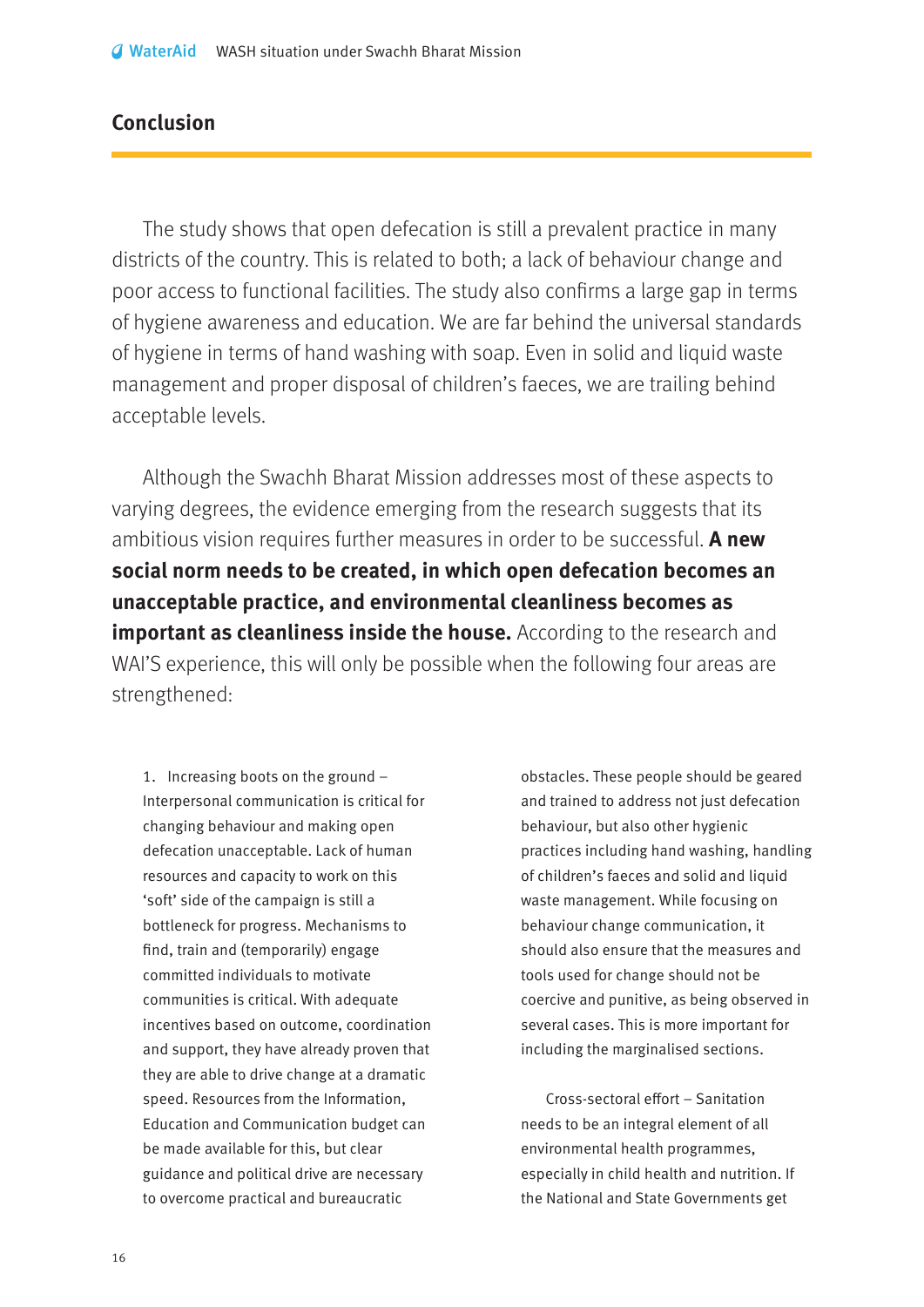their own houses in order as a matter of priority, by ensuring that health centres, schools and anganwadis have adequate water, sanitation and hygiene facilities that are properly maintained, it could lead to transformative change. It would not just demonstrate the government's leadership in practice, but also inculcate healthy habits in future generations. However, this will require high levels of cross-ministerial/ department convergence and collaboration, that unfortunately, do not yet exist.

2. Monitoring usage through independent verification – What gets measured gets done, so having the right verification systems can have a big impact. In addition to being independent, a verification system would have to first, measure toilet use and open defecation-free communities reliably, without simply using the presence of toilets as a proxy indicator. This would discourage construction-driven implementation of

SBM. It would also need to be disaggregated by districts, or at least divisions, to act as an incentive for districts to deliver, by creating inter-district competition.

3. Adaptive learning – Timely feedback on what works and what does not at the implementation level is critical to learn and adapt the direction of the mission. Although there have been improvements through informal mechanisms, more institutionalised efforts are important, such as the Rapid Action Learning Units or similar mechanisms that could be set up at state and national levels, to contribute to the review of progress and course correction. These efforts will be critical as SBM starts to focus more intensively on hygiene behaviour and solid and liquid waste management.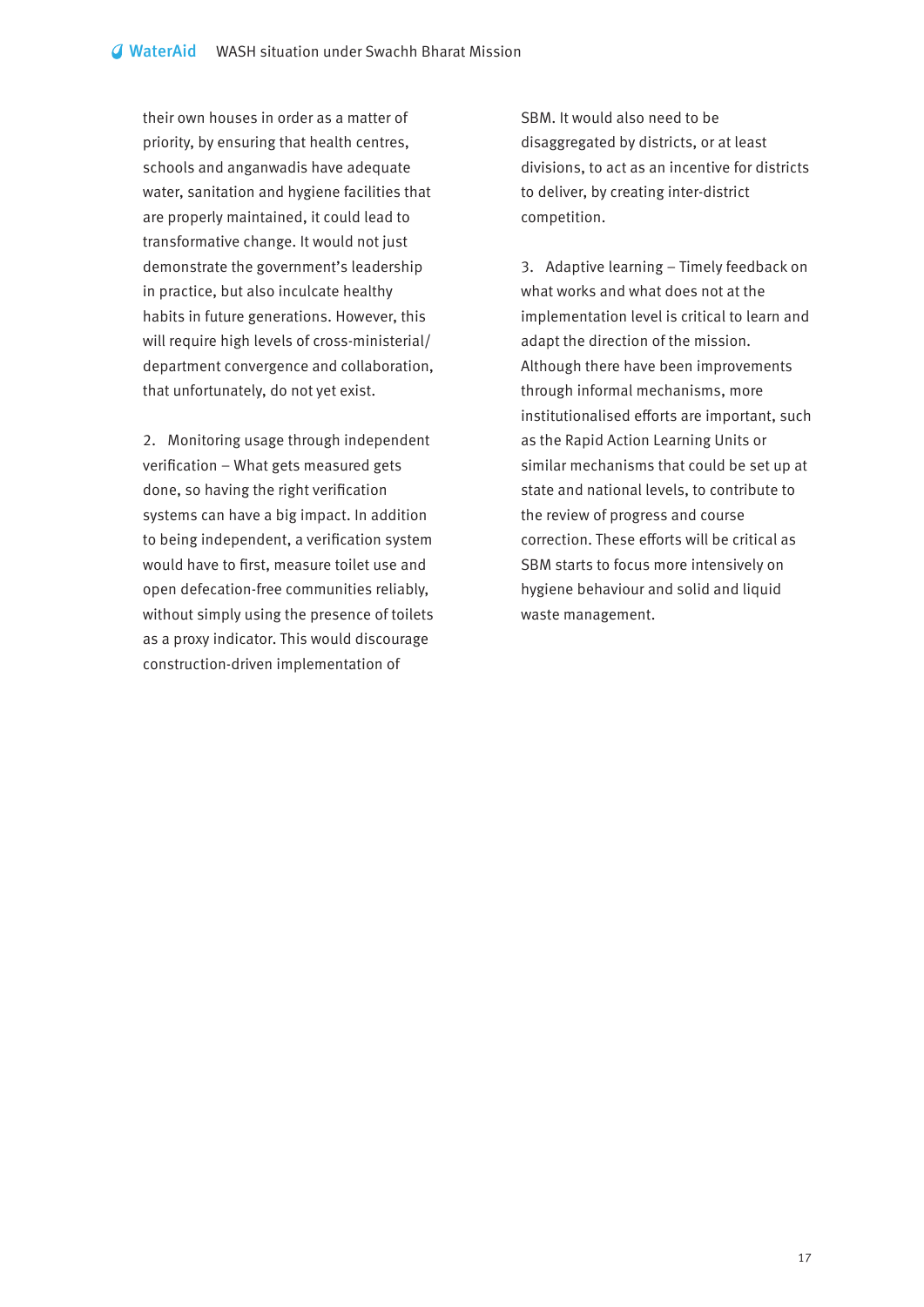